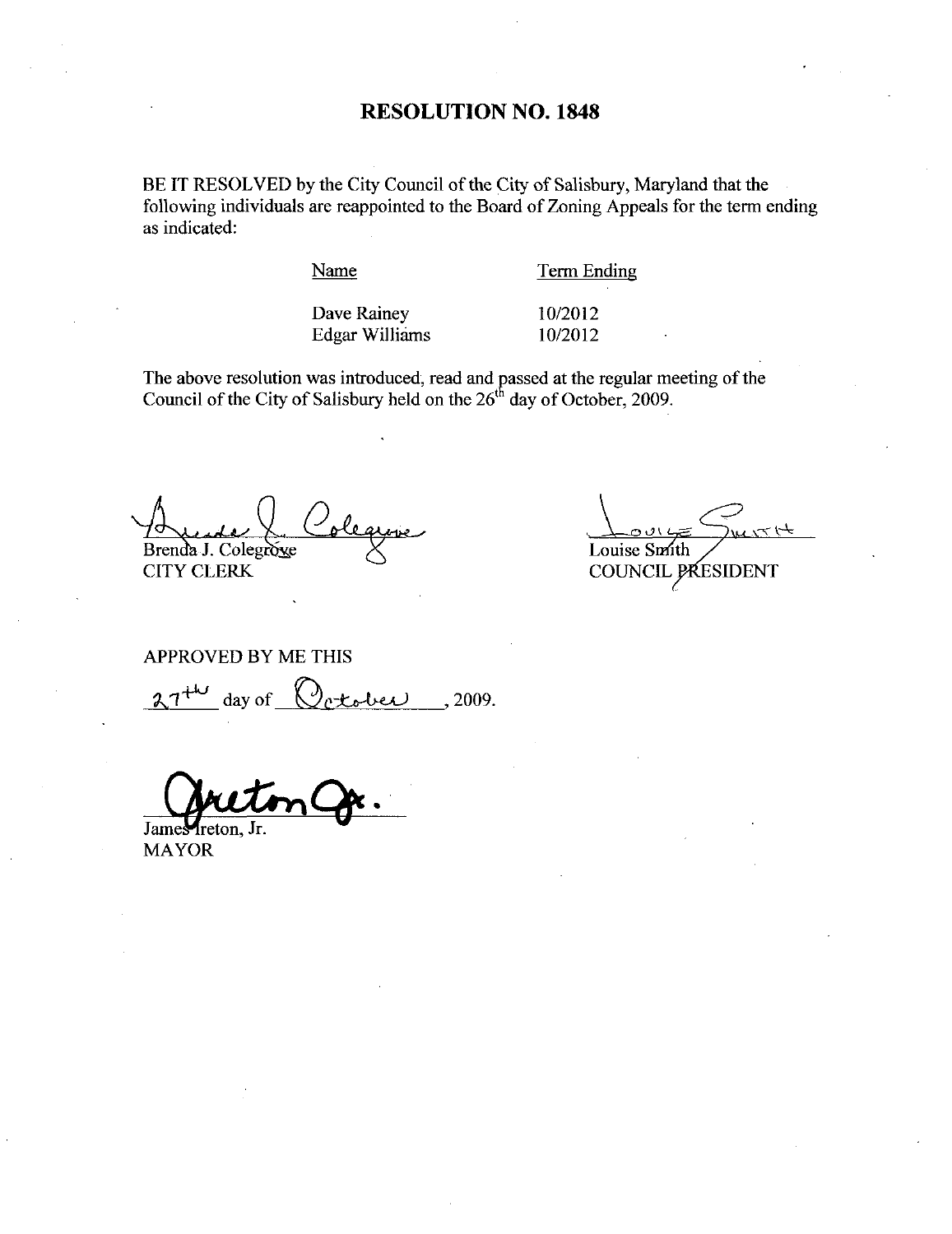### INTER

### **OFFICE**

# **MEMO**

### **OFFICE OF THE MAYOR**

| To:      | John Pick               |
|----------|-------------------------|
| From:    | Sherrell McBride 31     |
| Subject: | Board of Zoning Appeals |
| Date:    | October 19, 2009        |

Mayor Ireton would like to reappointment the following persons to the Board of Zoning Appeals:

Name Term Ending Dave Rainey 10/2012<br>Edgar Williams 10/2012 Edgar Williams

Attached you will find background information for Mr. Rainey and Mr. Williams and the Resolution necessary for their reappointment. Please forward this information to the City Council so it may be placed on their agenda for the next City Council meeting. Please let me know if you have any questions

Attachment

CC: Mayor Ireton Jack Lenox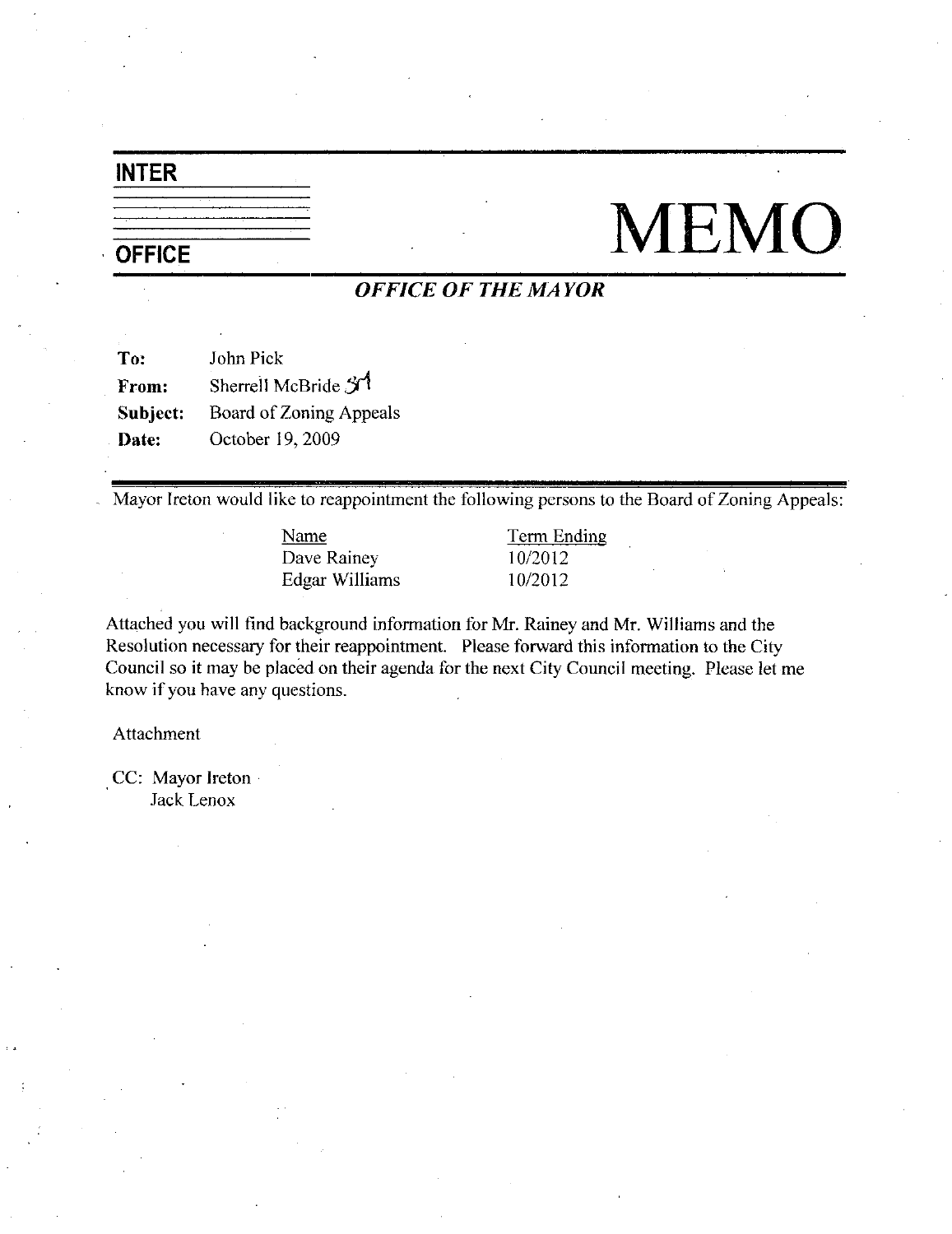#### Salisbury - Wicomico County Department of Planning, Zoning & Community Development

## MEMORANDUM

| TO:   | Jack Lenox, Planning Director                                                                   |
|-------|-------------------------------------------------------------------------------------------------|
| FROM: | Gary Pusey, Long-Range/Transportation Planner                                                   |
| DATE: | October 15, 2009                                                                                |
| RE:   | Salisbury Board of Zoning Appeals Reappointments<br>Dave Rainey<br>(1)<br><b>Edgar Williams</b> |

Attached are the resumes of Dave Rainey and Edgar Williams, current members of the Salisbury Board of Zoning Appeals whose terms expire this month.

Both have expressed their willingness to continue to serve. In addition, both have excellent attendance records and have demonstrated athorough knowledge and understanding of the requirements of the City's zoning code as it pertains to the types of cases that the Board hears and decides

Mr. Rainey has served on the Board since October of 1995 and he is currently the Vice Chairman. Mr. Williams has been a member since September of 2003.

If you need any additional information, please let me know. Thanks.



P.O. Box 870, Government Office Building, Salisbury, Maryland 21803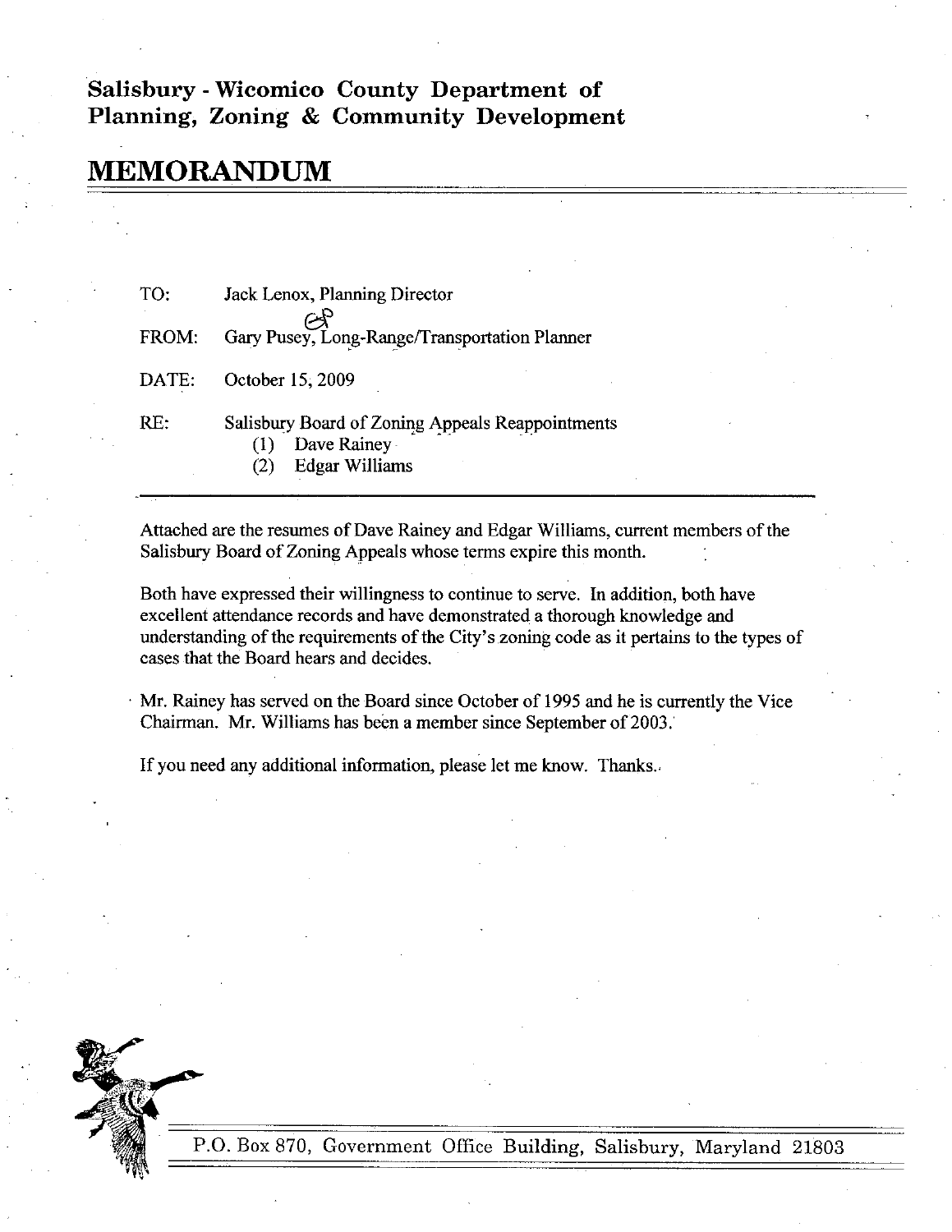#### R. David Rainey III 5659 Clydesdale Drive Salisbury, MD 21801 410-749-8666

#### **Education**

n

r<sup>2</sup>

B.S. Civil Engineering - Bucknell University - 1984

Attained EIT - 1984

#### WorkExperience

 $\mathcal{F}^{\mathbf{p},\mathbf{r}}_{\mathbf{p}}$ 

2004-Present - Mervin L. Blades and Son, Inc.

- Sales/Project Management Business Development, Estimating and Project Management for all phases of a well established General Contractor on the Eastern Shore Sales/Project Management – Business Development, Estim<br>and Project Management for all phases of a well establishe<br>General Contractor on the Eastern Shore<br>- Southern Builders Inc. – Salisbury, MD<br>President – Started and Dev
- 1998-2004 Southern Builders Inc. Salisbury, MD.
- Seatral Commeter on the Eastern Shore<br>2004 Southern Builders Inc. Salisbury, MD<br>2007 President Started and Developed new General contracting firm
	- specialized in Hotels and Condominiums in the Ocean City area.

1991-1998 Gillis Gilkerson, Inc. - Salisbury, Md

Vice-President in charge of Estimating and Project Management of large Commercial, Retail and Institutional projects. Completed several projects for the University of Maryland, Wieomico County<br>School System and the Cordish Company.<br>- J. Roland Dashiell and Sons-Salisbury, Md<br>Estimator/Project Manager - Estimated and Managed Retail, School System and the Cordish Company. speci<br>
1991-1998<br>
Vice<br>
Vice<br>
of lan<br>
sever<br>
Scho<br>
1985-1991 – J.<br>
Participal<br>
Com

– J. Roland Dashiell and Sons– Salisbury, Md<br>Estimator/Project Manager – Estimated and Managed Retail,<br>Commercial and Institutional projects an the Fectors Shote. Commercial and Institutional projects oa the Ea3tero Shore of Maryland ranging in size from \$500,000 to \$15,000,000

1984-1985 - Gilbane Building Company - Landover, MD

Associate Estimator - Estimator on various projects in the

Washington Metro area including Transpotomac Canal Center

and the Renovations to Union Station

- 仗 -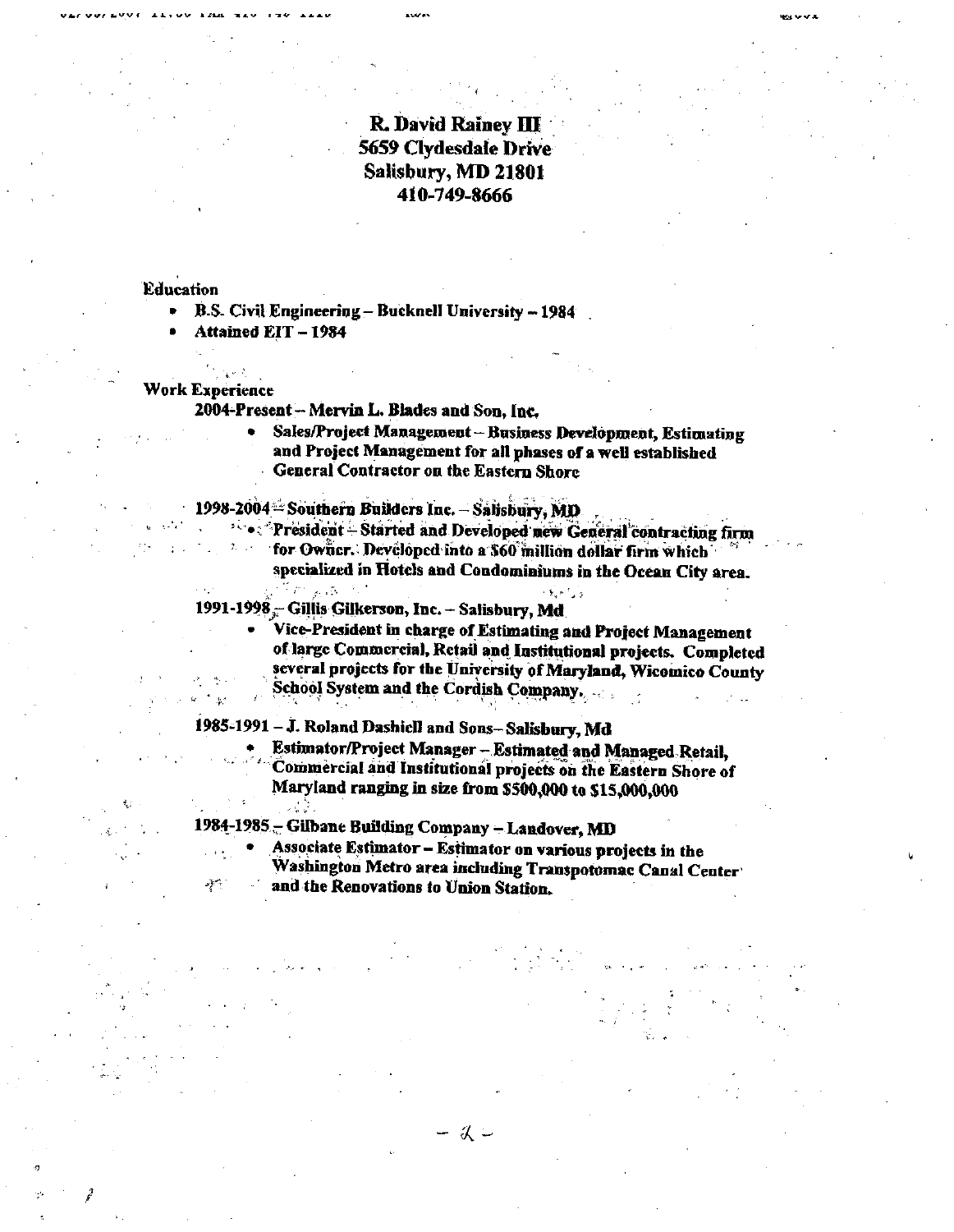EDGAR J. WILLIAMS<br>716 Camden Avenue<br>Selishury Meruland 2180 Salisbury, Maryland 21801 **DGAR J. WILLIAM!**<br>
716 Camden Avenue<br>
lisbury, Maryland 2180<br>
Office: (410) 749-8247<br>
Cell: (443) 235-9602 Office: (410) 749-8247<br>Cell: (443) 235-9602 Email: williamscgi@aol.com

#### QUALIFICATIONS

Accomplished professional with over twenty-four years achievement in positions of increasing responsibility in real estate operations and construction management for major corporations and in self-employment. Highly self-m real estate operations and construction management for major corporations and in self-employment. Highly self-motivated, resourceful, and skilled in moving complex projects from concept through detailed implementation. Areas of expertise include:

I

1

• Construction management • Project management • Skillful negotiator • Vendor relations<br>• Effective communicator • Strong business acumen • Property acquisition/disposition  $\bullet$  Strong business acumen • Property acquisition/disposition

#### PROFESSIONAL ACCOMPLISHMENTS

il

#### Principal Williams Consulting Group, Inc. 2001 - present

- Currently representing Owner (as a volunteer chairman) in the design, selection process and construction management of a multi-million dollar addition to the current campus.
- Represented the Owner in the development and initial construction management of a 50,000 square foot,<br>SHmillion YMCA in downtown Baltimore, Maryland. Consulted in the design, budget and intricate SH million YMCA in downtown Baltimore, Maryland. Consulted in the design, budget and intricate development/negotiation process with four other developers (PUD), the City of Baltimore and the State of Maryland. Facilitated Facilitated team processes with Owner, Architect, General Contractor, and consultants/vendors, to ensure the Owner's design and material requirements were met. are the million Facilitated team processes with overely and intricate<br>r other developers (PUD), the City of Baltimore and the State of<br>sses with Owner, Architect, General Contractor, and<br>s design and material requirements
- Represented the Owner in the initial design and budget with three prospective YMCA facilities totaling Represented the Owner in the initial des<br>approximately 100,000 square feet with approximately 100,000 square feet with a cost of \$23<br>Architect, General Contractor, and consultants/vendors.

## Vice President - Real Estate Metro Atlanta YMCA, Atlanta, Georgia 1996 - 2001

- Completed a five-year, \$55 million construction program including seven new buildings, one renovation Completed a five-year, \$55 million.<br>and a corporate office relocation
- Hired architects and general contractors, led design process, oversaw budget, construction management, procurement of furniture, fixtures, equipment and punch list.
- Organized and directed <sup>a</sup>Corporate Real Estate Department comprised of<sup>20</sup> YMCA facilities valued in procurement of f<br>Organized and di<br>excess of \$80M.
- Provided maintenance direction to 20 branch locations.
- Led the organization through the proposal, approval, and transition to an out-sourced centralized facility management concept.

- 3 -

Recruited and led volunteers for the Properties and Risk Management Committees.